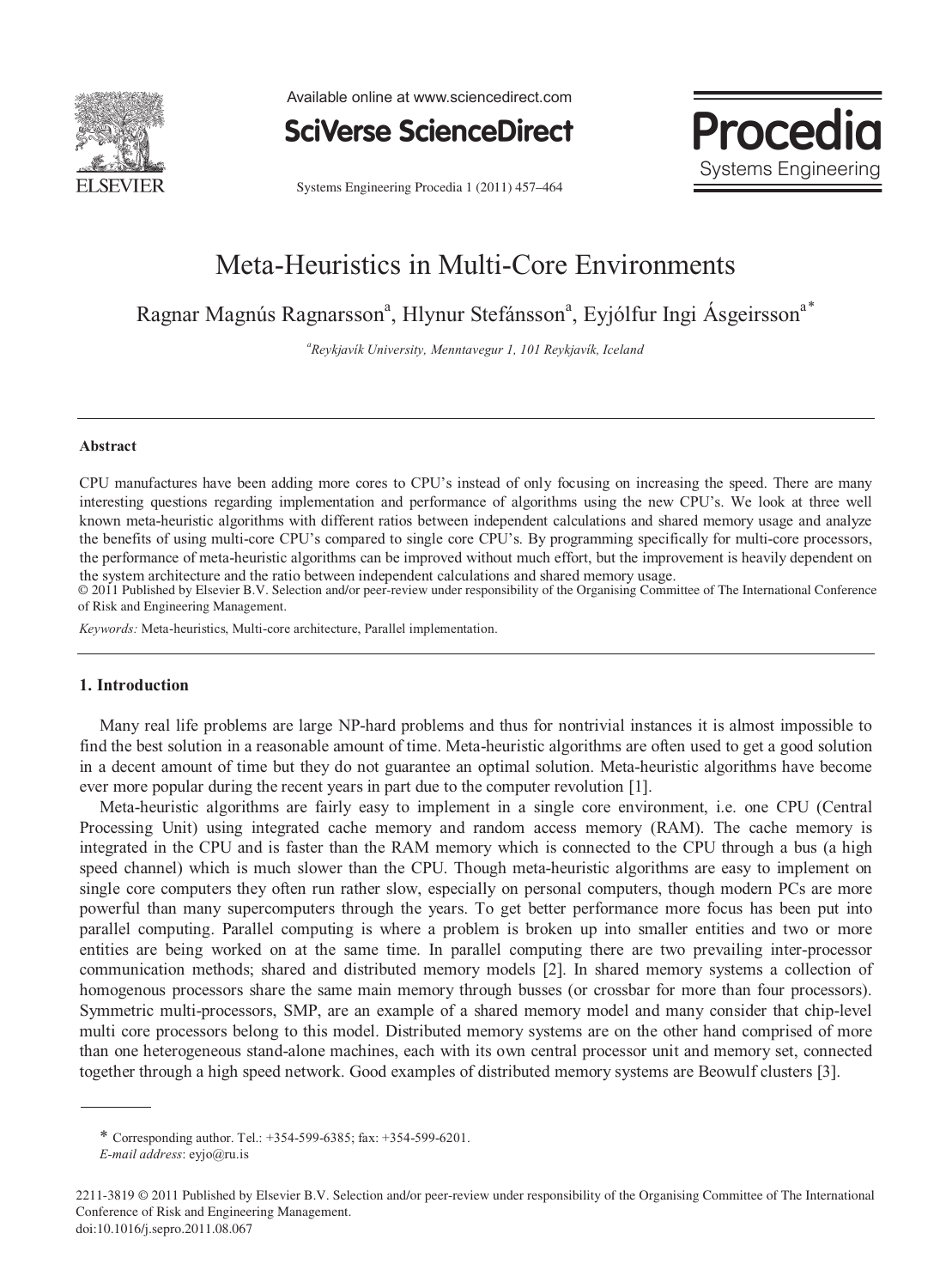The two main APIs (Application Programming Interfaces) for the shared memory model are POSIX threads [4] and OpenMP [5], while for the distributed model the MPI (Message Passing Interface) is by far the most commonly used [6]. Both the shared memory and the distributed memory models have their advantages and disadvantages. When porting a sequential code to a shared memory model, parallelizable code needs to be identified and written again in APIs such as OpenMP. This can introduce complications such as race conditions, deadlocks or other problems often accompanied with shared memory models. It is even more complicated to write code for distributed memory models, since it usually involves writing efficient algorithms to divide tasks among processor and memory sets and then synchronizing the results. The distributed model is often limited by slow network speeds and thus each task needs to be large enough to overcome the network latency. On the other hand, distributed systems are more scalable; adding more processors to such a system often simply involves adding another node (computer) to the current environment whereas doing so on shared memory systems increases the bus traffic and slows down memory access. In some cases it even requires expensive and complex hardware changes maybe involving investing in a completely new system with room for more processors.

In 1965 Gordon Moore wrote an article for Electronics magazine titled "Cramming more components onto integrated circuits" [7] where he predicted, often called Moore's Law, that the number of transistors on a chip would double each year into the foreseeing future. His prediction has, more or less, come true over the years. Around the year 2005 chip makers were having trouble with increasing the performance of chips; the small size of the transistors were causing heat and power issues. The answer was adding more cores on the same die, which gives a significantly better performance while only increasing power usage by a small percentage. This essentially threw the problem of ever increasing speed on to the software engineers but so far not many programmers have been utilizing this technology to any extent. In recent years, tools and support for parallel programming have been added to many software languages, such as Java, C++ and C#, giving programmers better opportunities to use the full power of the modern CPU without spending too much time in training and/or refactoring [8][9]. Since the burden of increasing speed is on software vendors, operating systems have to be scalable and use multi core technologies, today many operating systems are not optimized for multi core CPUs which can have an effect when writing multi core algorithm implementations [10].

There are not many meta-heuristics papers focusing on multi core architectures. Bui, Nguyen and Rizzo Jr. [11] showed results where the running times of an Ant Colony algorithm improved by around 40% with a dual core system and by a factor of up to 6 on a eight core system. In this paper we will take a look at how to increase performance with multi core architectures and try to identify potential pitfalls along the way.

#### *1.1. Algorithm Selection and Implementation*

We selected three different meta-heuristic algorithms along with three different problems. Our selection criteria was to select algorithms with different ratios of independent calculations to shared memory usage, to be able to analyze the effect of this ratio on the possible improvement gained by using multi core architecture instead of a single core implementation. Simulated Annealing with random restarts was selected mainly because the lack of shared memory usage while both Ant Colony and Tabu Search have features, such as shared memory structures, that are interesting to analyze in multi core environments. Ant Colony uses shared memory but the running time of the algorithm is still dominated by independent calculations while Tabu Search uses shared memory constantly during its search.

Although multi core processors have been mainstream for quite some time, not many software developers are programming to use their full power. In recent years companies like Intel, Microsoft and the Java open community have been creating tools to make it easier for the everyday programmer to start programming for the multi core CPUs [12][13][14].

The .NET4 platform from Microsoft comes with a set of tools for parallel programming, in this paper the .NET4 platform is used to program both the single- and multi core implementations for all the algorithms.

#### **2. Experiments**

To analyze the effect of the number of cores and the effect of system two computers were used, computer A and computer B. Computer A runs a dual core AMD CPU and computer B runs a quad core Intel CPU. Computer B is